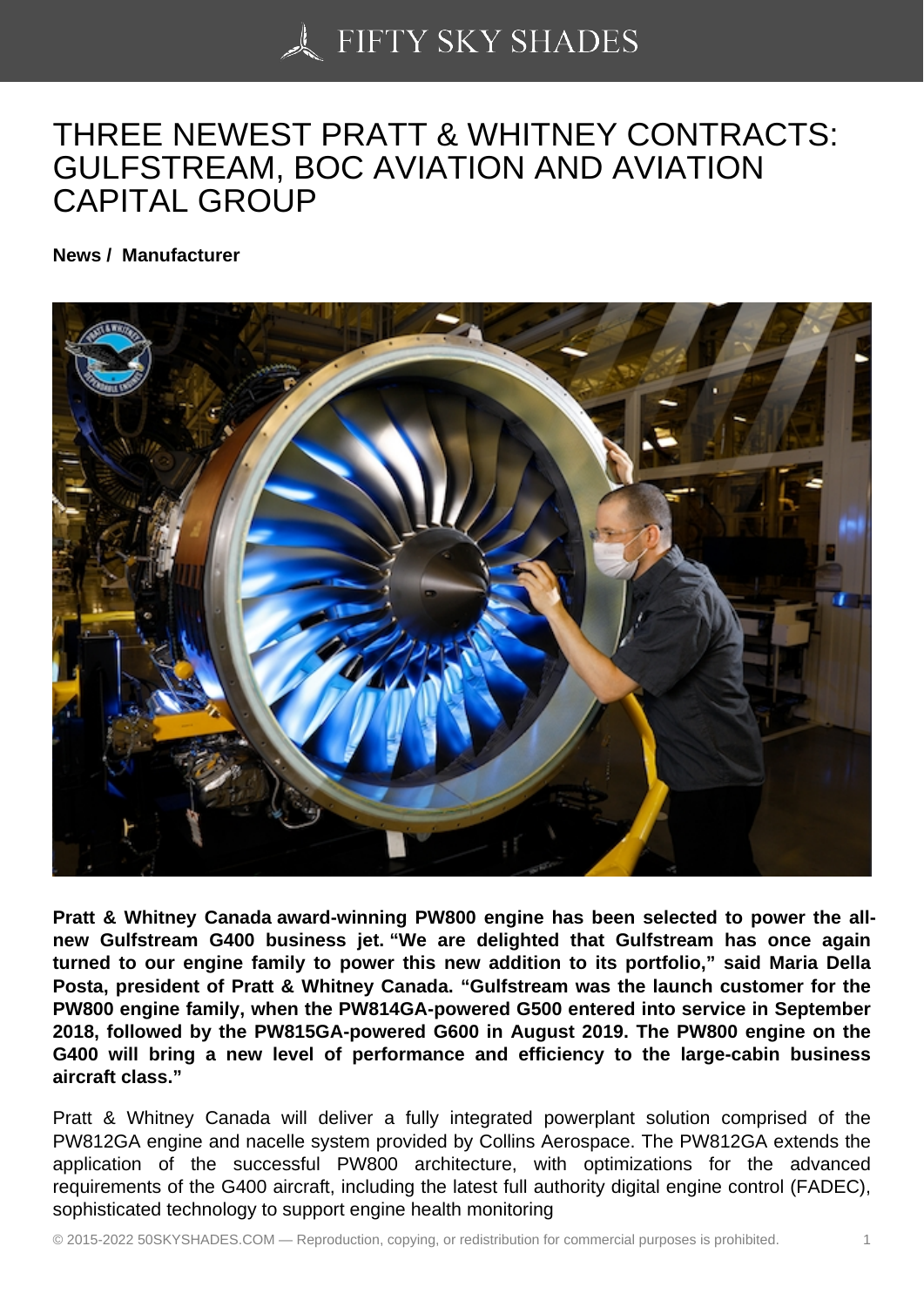and the use of advanced materials such as titanium and composites to deliver superior performance and availability. The PW800 is the most modern, efficient and environmentally responsible engine in its class. Using the most sustainable and high-performance technologies, the engine offers double-digit improvements in fuel burn, emissions, maintenance times, and noise. For passengers, the engine provides an unmatched experience with an exceptionally quiet and comfortable cabin, making it the quietest engine in its class. The PW800 engine shares a common core with the Pratt & Whitney GTF commercial jet engine which has flown more than 10 million hours since launch in 2016.

Owners and operators will be able to maximize their aircraft availability with PW800's Eagle Service™ Plan, which offers the most comprehensive hourly maintenance program on the market. It represents the industry's most extensive end-to-end coverage to provide a true 'concierge level' of service, supported by data-driven prognostics. In fact, data provided by the engine enables deep insights and predictive diagnostics to maximize the engine's performance and maintenance requirements. Specifically, the engine is equipped to monitor over 300 engine parameters with analytics that optimize maintenance intervals and provide preventative maintenance recommendations.

"The PW800 engine family overall has been performing exceptionally well, benefitting from more than 75,000 hours of flight since entering into service," says Della Posta. "Gulfstream's selection of the PW812GA demonstrates the engine's mission-readiness, its flexibility and broad appeal in the mid- to large-business jet market."



**BOC Aviation has selected Pratt & Whitney GTF engines to power its latest order of 10 firm and 15 option Airbus A320neo family aircraft. The aircraft are expected to enter service beginning in 2022. "The GTF powers a significant proportion of our A320neo family fleet <br>© 2015-2022 50SKYSHADES.COM — Reproduction, copying, or redistribution for commercial purposes is prohibited.**